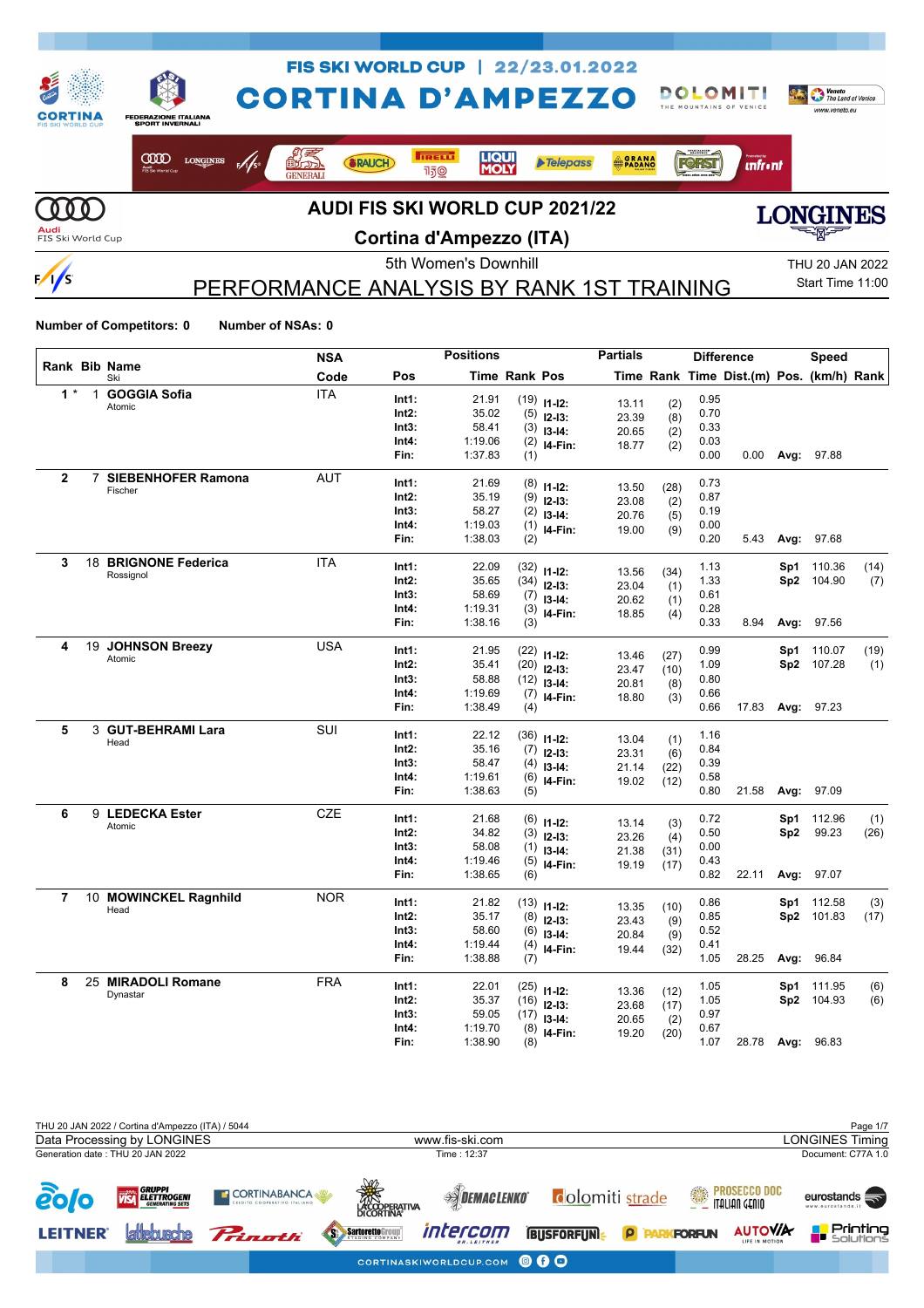

<mark>Audi</mark><br>FIS Ski World Cup

### **AUDI FIS SKI WORLD CUP 2021/22**

**Cortina d'Ampezzo (ITA)**



PERFORMANCE ANALYSIS BY RANK 1ST TRAINING

5th Women's Downhill **THU 20 JAN 2022** Start Time 11:00

|    |    |                        | NSA        |                | <b>Positions</b>   |                      |                               | <b>Partials</b> |      |              | <b>Difference</b>                        |     | <b>Speed</b>      |      |
|----|----|------------------------|------------|----------------|--------------------|----------------------|-------------------------------|-----------------|------|--------------|------------------------------------------|-----|-------------------|------|
|    |    | Rank Bib Name<br>Ski   | Code       | Pos            |                    | <b>Time Rank Pos</b> |                               |                 |      |              | Time Rank Time Dist.(m) Pos. (km/h) Rank |     |                   |      |
| 9  |    | 37 WILES Jacqueline    | <b>USA</b> | Int1:          | 22.02              |                      | $(27)$ 11-12:                 | 13.51           | (29) | 1.06         |                                          | Sp1 | 111.05            | (10) |
|    |    | Rossignol              |            | Int2:          | 35.53              |                      | $(30)$ 12-13:                 | 23.94           | (25) | 1.21         |                                          |     | Sp2 104.28        | (8)  |
|    |    |                        |            | Int3:          | 59.47              |                      | $(26)$ 13-14:                 | 20.88           | (12) | 1.39         |                                          |     |                   |      |
|    |    |                        |            | Int4:          | 1:20.35            |                      | $(18)$ 14-Fin:                | 18.58           | (1)  | 1.32         |                                          |     |                   |      |
|    |    |                        |            | Fin:           | 1:38.93            | (9)                  |                               |                 |      | 1.10         | 29.58                                    |     | <b>Avg: 96.80</b> |      |
| 10 |    | 24 GAUCHE Laura        | <b>FRA</b> | Int1:          | 21.93              |                      | $(21)$ 11-12:                 | 13.35           | (10) | 0.97         |                                          | Sp1 | 111.95            | (6)  |
|    |    | Head                   |            | Int2:          | 35.28              |                      | $(12)$ 12-13:                 | 23.47           | (10) | 0.96         |                                          | Sp2 | 103.67            | (10) |
|    |    |                        |            | Int3:          | 58.75              |                      | $(8)$ 13-14:                  | 20.95           | (14) | 0.67         |                                          |     |                   |      |
|    |    |                        |            | Int4:          | 1:19.70            |                      | $(8)$ 14-Fin:                 | 19.24           | (25) | 0.67         |                                          |     |                   |      |
|    |    |                        |            | Fin:           | 1:38.94            | (10)                 |                               |                 |      | 1.11         | 29.84                                    |     | Avg: 96.79        |      |
| 11 |    | 20 TIPPLER Tamara      | <b>AUT</b> | Int1:          | 22.17              |                      | $(39)$ 11-12:                 |                 |      | 1.21         |                                          | Sp1 | 102.75            | (49) |
|    |    | Salomon                |            | Int2:          | 35.72              |                      | $(38)$ 12-13:                 | 13.55           | (31) | 1.40         |                                          | Sp2 | 102.13            | (15) |
|    |    |                        |            | Int3:          | 59.00              |                      | $(14)$ 13-14:                 | 23.28           | (5)  | 0.92         |                                          |     |                   |      |
|    |    |                        |            | Int4:          | 1:19.76            |                      | $(11)$ 14-Fin:                | 20.76           | (5)  | 0.73         |                                          |     |                   |      |
|    |    |                        |            | Fin:           | 1:38.95            | (11)                 |                               | 19.19           | (17) | 1.12         | 30.11                                    |     | Avg: 96.78        |      |
| 11 |    | 6 SCHEYER Christine    | <b>AUT</b> | Int1:          | 22.11              |                      |                               |                 |      | 1.15         |                                          |     |                   |      |
|    |    | Head                   |            | Int2:          | 35.38              |                      | $(35)$ 11-12:                 | 13.27           | (6)  | 1.06         |                                          |     |                   |      |
|    |    |                        |            | Int3:          | 58.76              |                      | $(17)$ 12-13:<br>$(9)$ 13-14: | 23.38           | (7)  | 0.68         |                                          |     |                   |      |
|    |    |                        |            | Int4:          | 1:20.01            |                      | $(13)$ 14-Fin:                | 21.25           | (27) | 0.98         |                                          |     |                   |      |
|    |    |                        |            | Fin:           | 1:38.95            | (11)                 |                               | 18.94           | (6)  | 1.12         |                                          |     | 30.11 Avg: 96.78  |      |
| 13 |    | 5 SUTER Corinne        | SUI        |                |                    |                      |                               |                 |      |              |                                          |     |                   |      |
|    |    | Head                   |            | Int1:          | 22.03              |                      | $(29)$ 11-12:                 | 13.26           | (5)  | 1.07         |                                          |     |                   |      |
|    |    |                        |            | Int2:          | 35.29              |                      | $(13)$ 12-13:                 | 23.58           | (13) | 0.97         |                                          |     |                   |      |
|    |    |                        |            | Int3:<br>Int4: | 58.87<br>1:19.74   |                      | $(11)$ 13-14:                 | 20.87           | (11) | 0.79<br>0.71 |                                          |     |                   |      |
|    |    |                        |            | Fin:           | 1:38.97            | (13)                 | $(10)$ 14-Fin:                | 19.23           | (22) | 1.14         | 30.64                                    |     | Avg: 96.76        |      |
| 14 | 17 | <b>CURTONI Elena</b>   | ITA        |                |                    |                      |                               |                 |      |              |                                          |     |                   |      |
|    |    | Head                   |            | Int1:          | 22.04              |                      | $(30)$ 11-12:                 | 13.44           | (24) | 1.08         |                                          | Sp1 | 107.32            | (33) |
|    |    |                        |            | Int2:          | 35.48              |                      | $(26)$ 12-13:                 | 23.68           | (17) | 1.16         |                                          | Sp2 | 105.94            | (3)  |
|    |    |                        |            | Int3:          | 59.16              |                      | $(20)$ 13-14:                 | 20.88           | (12) | 1.08         |                                          |     |                   |      |
|    |    |                        |            | Int4:<br>Fin:  | 1:20.04<br>1:39.12 | (14)                 | $(14)$ 14-Fin:                | 19.08           | (13) | 1.01<br>1.29 | 34.62                                    |     | Avg: 96.61        |      |
|    |    | 15 * 13 PUCHNER Mirjam | <b>AUT</b> |                |                    |                      |                               |                 |      |              |                                          |     |                   |      |
|    |    | Atomic                 |            | Int1:          | 21.96              |                      | $(23)$ 11-12:                 | 13.42           | (20) | 1.00         |                                          | Sp1 | 110.75            | (12) |
|    |    |                        |            | Int2:          | 35.38              |                      | $(17)$ 12-13:                 | 23.63           | (14) | 1.06         |                                          |     | Sp2 105.56        | (4)  |
|    |    |                        |            | Int3:          | 59.01              |                      | $(16)$ 13-14:                 | 20.99           | (15) | 0.93         |                                          |     |                   |      |
|    |    |                        |            | Int4:<br>Fin:  | 1:20.00            |                      | $(12)$ 14-Fin:                | 19.22           | (21) | 0.97<br>1.39 | 37.26                                    |     |                   |      |
|    |    |                        |            |                | 1:39.22            | (15)                 |                               |                 |      |              |                                          |     | Avg: 96.51        |      |
| 16 |    | 32 HAASER Ricarda      | <b>AUT</b> | Int1:          | 22.13              |                      | $(37)$ 11-12:                 | 13.43           | (23) | 1.17         |                                          | Sp1 | 112.72            | (2)  |
|    |    | Fischer                |            | Int2:          | 35.56              |                      | $(31)$ 12-13:                 | 23.23           | (3)  | 1.24         |                                          |     | Sp2 102.58        | (12) |
|    |    |                        |            | Int3:          | 58.79              |                      | $(10)$ 13-14:                 | 21.45           | (34) | 0.71         |                                          |     |                   |      |
|    |    |                        |            | Int4:          | 1:20.24            |                      | $(17)$ <sub>14-Fin:</sub>     | 19.00           | (9)  | 1.21         |                                          |     |                   |      |
|    |    |                        |            | Fin:           | 1:39.24            | (16)                 |                               |                 |      | 1.41         |                                          |     | 37.79 Avg: 96.49  |      |
| 17 |    | 14 STUHEC IIka         | <b>SLO</b> | Int1:          | 21.99              |                      | $(24)$ 11-12:                 | 13.45           | (25) | 1.03         |                                          | Sp1 | 108.96            | (25) |
|    |    | Stoeckli               |            | Int2:          | 35.44              |                      | $(23)$ 12-13:                 | 23.66           | (16) | 1.12         |                                          |     | Sp2 101.26        | (20) |
|    |    |                        |            | Int3:          | 59.10              |                      | $(18)$ 13-14:                 | 21.10           | (20) | 1.02         |                                          |     |                   |      |
|    |    |                        |            | Int4:          | 1:20.20            |                      | $(16)$ 14-Fin:                | 19.18           | (16) | 1.17         |                                          |     |                   |      |
|    |    |                        |            | Fin:           | 1:39.38            | (17)                 |                               |                 |      | 1.55         | 41.49                                    |     | Avg: 96.36        |      |
| 18 |    | 4 FLURY Jasmine        | SUI        | Int1:          | 21.85              |                      | $(15)$ 11-12:                 | 13.23           | (4)  | 0.89         |                                          |     |                   |      |
|    |    | Fischer                |            | Int2:          | 35.08              |                      | $(6)$ 12-13:                  | 23.51           | (12) | 0.76         |                                          |     |                   |      |
|    |    |                        |            | Int3:          | 58.59              |                      | $(5)$ 13-14:                  | 21.45           | (34) | 0.51         |                                          |     |                   |      |
|    |    |                        |            | Int4:          | 1:20.04            |                      | $(14)$ 14-Fin:                | 19.43           | (31) | 1.01         |                                          |     |                   |      |
|    |    |                        |            | Fin:           | 1:39.47            | (18)                 |                               |                 |      | 1.64         |                                          |     | 43.86 Avg: 96.27  |      |

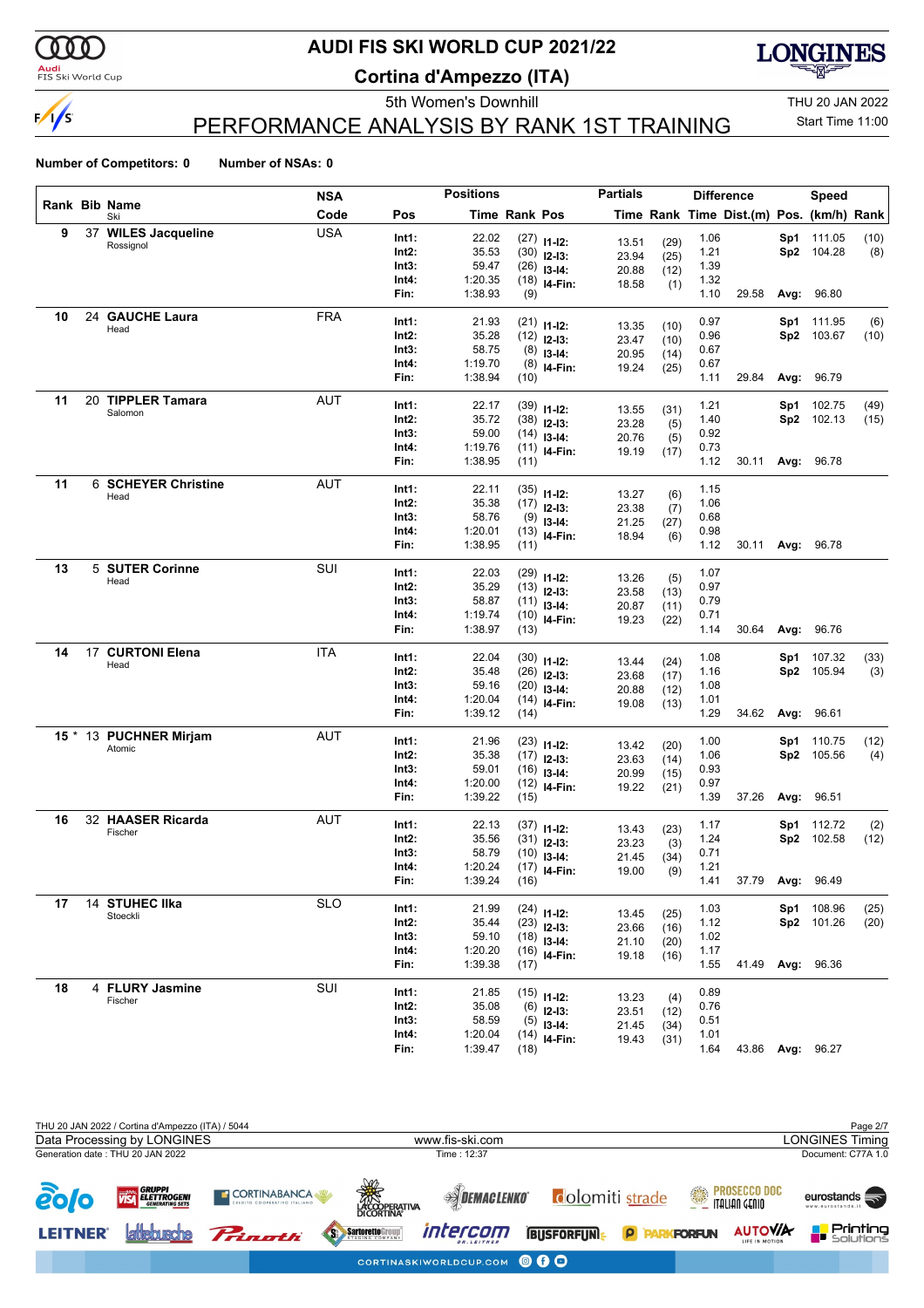

**Audi**<br>FIS Ski World Cup

### **AUDI FIS SKI WORLD CUP 2021/22**

**Cortina d'Ampezzo (ITA)**



PERFORMANCE ANALYSIS BY RANK 1ST TRAINING

5th Women's Downhill **THU 20 JAN 2022** Start Time 11:00

|      |                             | <b>NSA</b> |                | <b>Positions</b>   |               |                | <b>Partials</b> |      |              | <b>Difference</b>                        |                 | Speed                           |      |
|------|-----------------------------|------------|----------------|--------------------|---------------|----------------|-----------------|------|--------------|------------------------------------------|-----------------|---------------------------------|------|
|      | Rank Bib Name<br>Ski        | Code       | Pos            |                    | Time Rank Pos |                |                 |      |              | Time Rank Time Dist.(m) Pos. (km/h) Rank |                 |                                 |      |
| 19   | 11 WEIDLE Kira              | <b>GER</b> | Int1:          | 22.54              |               | $(52)$ 11-12:  |                 | (9)  | 1.58         |                                          |                 | Sp1 110.10                      | (18) |
|      | Rossignol                   |            | $Int2$ :       | 35.87              |               | $(43)$ 12-13:  | 13.33<br>24.06  |      | 1.55         |                                          |                 | Sp2 106.15                      | (2)  |
|      |                             |            | Int3:          | 59.93              |               | $(36)$ 13-14:  | 20.68           | (29) | 1.85         |                                          |                 |                                 |      |
|      |                             |            | Int4:          | 1:20.61            |               | $(25)$ 14-Fin: | 18.97           | (4)  | 1.58         |                                          |                 |                                 |      |
|      |                             |            | Fin:           | 1:39.58            | (19)          |                |                 | (7)  | 1.75         | 46.75                                    |                 | Avg: 96.16                      |      |
| 20   | 30 HAEHLEN Joana            | SUI        |                |                    |               |                |                 |      |              |                                          |                 |                                 |      |
|      | Atomic                      |            | Int1:<br>Int2: | 22.19              |               | $(40)$ 11-12:  | 13.32           | (8)  | 1.23         |                                          |                 | <b>Sp1</b> 110.36<br>Sp2 103.32 | (14) |
|      |                             |            |                | 35.51              |               | $(28)$ 12-13:  | 24.14           | (31) | 1.19         |                                          |                 |                                 | (11) |
|      |                             |            | Int3:          | 59.65              |               | $(28)$ 13-14:  | 21.12           | (21) | 1.57         |                                          |                 |                                 |      |
|      |                             |            | Int4:<br>Fin:  | 1:20.77<br>1:39.64 | (20)          | $(26)$ 14-Fin: | 18.87           | (5)  | 1.74<br>1.81 | 48.32                                    |                 | Avg: 96.11                      |      |
|      | 21 * 49 MUZAFERIJA Elvedina | BIH        |                |                    |               |                |                 |      |              |                                          |                 |                                 |      |
|      | Atomic                      |            | Int1:          | 21.09              |               | $(2)$ 11-12:   | 13.38           | (15) | 0.13         |                                          | Sp1             | 106.82                          | (36) |
|      |                             |            | $Int2$ :       | 34.47              |               | $(2)$ 12-13:   | 24.53           | (46) | 0.15         |                                          | Sp <sub>2</sub> | 98.78                           | (30) |
|      |                             |            | Int3:          | 59.00              |               | $(14)$ 13-14:  | 21.52           | (38) | 0.92         |                                          |                 |                                 |      |
|      |                             |            | Int4:          | 1:20.52            |               | $(22)$ 14-Fin: | 19.17           | (15) | 1.49         |                                          |                 |                                 |      |
|      |                             |            | Fin:           | 1:39.69            | (21)          |                |                 |      | 1.86         | 49.63                                    |                 | Avg: 96.06                      |      |
| 22   | 16 NUFER Priska             | SUI        | Int1:          | 21.79              |               | $(11)$ 11-12:  |                 |      | 0.83         |                                          | Sp1.            | 110.42                          | (13) |
|      | Dynastar                    |            | $Int2$ :       | 35.19              |               | $(9)$ 12-13:   | 13.40           | (16) | 0.87         |                                          | Sp2             | 99.60                           | (25) |
|      |                             |            | Int3:          | 59.15              |               | $(19)$ 13-14:  | 23.96           | (27) | 1.07         |                                          |                 |                                 |      |
|      |                             |            | Int4:          | 1:20.43            |               | $(19)$ 14-Fin: | 21.28           | (28) | 1.40         |                                          |                 |                                 |      |
|      |                             |            | Fin:           | 1:39.71            | (22)          |                | 19.28           | (27) | 1.88         | 50.15                                    |                 | Avg: 96.04                      |      |
| 23   | 12 GAGNON Marie-Michele     | CAN        |                |                    |               |                |                 |      |              |                                          |                 |                                 |      |
|      | Head                        |            | Int1:          | 22.13              |               | $(37)$ 11-12:  | 13.67           | (45) | 1.17         |                                          | Sp1             | 107.29                          | (34) |
|      |                             |            | $Int2$ :       | 35.80              |               | $(39)$ 12-13:  | 23.92           | (23) | 1.48         |                                          | Sp <sub>2</sub> | 99.01                           | (27) |
|      |                             |            | Int3:          | 59.72              |               | $(31)$ 13-14:  | 21.06           | (17) | 1.64         |                                          |                 |                                 |      |
|      |                             |            | Int4:          | 1:20.78            |               | $(27)$ 14-Fin: | 19.00           | (9)  | 1.75         |                                          |                 |                                 |      |
|      |                             |            | Fin:           | 1:39.78            | (23)          |                |                 |      | 1.95         | 51.98                                    |                 | <b>Avg: 95.97</b>               |      |
| 24   | 34 MAIER Sabrina            | AUT        | Int1:          | 21.87              |               | $(16)$ 11-12:  | 13.42           | (20) | 0.91         |                                          | Sp1             | 109.80                          | (20) |
|      | Atomic                      |            | $Int2$ :       | 35.29              |               | $(13)$ 12-13:  | 24.16           | (32) | 0.97         |                                          |                 | Sp2 101.04                      | (21) |
|      |                             |            | Int3:          | 59.45              |               | $(25)$ 13-14:  | 21.06           | (17) | 1.37         |                                          |                 |                                 |      |
|      |                             |            | Int4:          | 1:20.51            |               | $(21)$ 14-Fin: | 19.35           | (29) | 1.48         |                                          |                 |                                 |      |
|      |                             |            | Fin:           | 1:39.86            | (24)          |                |                 |      | 2.03         | 54.07                                    |                 | Avg: 95.89                      |      |
| 25   | 15 DELAGO Nadia             | ITA        | Int1:          | 22.28              |               |                |                 |      | 1.32         |                                          |                 | <b>Sp1</b> 112.27               | (4)  |
|      | Atomic                      |            | $Int2$ :       | 35.59              |               | $(45)$ 11-12:  | 13.31           | (7)  | 1.27         |                                          |                 | Sp2 102.36                      | (13) |
|      |                             |            | Int3:          | 59.63              |               | $(33)$ 12-13:  | 24.04           | (28) | 1.55         |                                          |                 |                                 |      |
|      |                             |            | Int4:          | 1:20.47            |               | $(27)$ 13-14:  | 20.84           | (9)  | 1.44         |                                          |                 |                                 |      |
|      |                             |            | Fin:           | 1:40.05            | (25)          | $(20)$ 14-Fin: | 19.58           | (35) | 2.22         | 59.02 Avg: 95.71                         |                 |                                 |      |
| 26 * | 2 GISIN Michelle            | SUI        |                |                    |               |                |                 |      |              |                                          |                 |                                 |      |
|      | Rossignol                   |            | Int1:          | 20.96              |               | $(1)$ 11-12:   | 13.36           | (12) | 0.00         |                                          |                 |                                 |      |
|      |                             |            | Int2:          | 34.32              |               | $(1)$ 12-13:   | 26.06           | (58) | 0.00         |                                          |                 |                                 |      |
|      |                             |            | Int3:          | 1:00.38            |               | $(42)$ 13-14:  | 20.76           | (5)  | 2.30         |                                          |                 |                                 |      |
|      |                             |            | Int4:          | 1:21.14            |               | $(31)$ 14-Fin: | 18.97           | (7)  | 2.11         |                                          |                 |                                 |      |
|      |                             |            | Fin:           | 1:40.11            | (26)          |                |                 |      | 2.28         | 60.58 Avg: 95.65                         |                 |                                 |      |
| 27   | 8 BASSINO Marta             | <b>ITA</b> | Int1:          | 21.81              |               | $(12)$ 11-12:  | 13.69           | (46) | 0.85         |                                          |                 |                                 |      |
|      | Salomon                     |            | $Int2$ :       | 35.50              |               | $(27)$ 12-13:  | 23.78           | (19) | 1.18         |                                          | Sp2             | 99.67                           | (24) |
|      |                             |            | Int3:          | 59.28              |               | $(21)$ 13-14:  | 21.24           | (25) | 1.20         |                                          |                 |                                 |      |
|      |                             |            | Int4:          | 1:20.52            |               | $(22)$ 14-Fin: | 19.63           | (36) | 1.49         |                                          |                 |                                 |      |
|      |                             |            | Fin:           | 1:40.15            | (27)          |                |                 |      | 2.32         | 61.62                                    |                 | <b>Avg: 95.62</b>               |      |
| 28   | 26 DELAGO Nicol             | <b>ITA</b> | Int1:          | 22.37              |               |                |                 |      | 1.41         |                                          |                 | <b>Sp1</b> 111.83               | (8)  |
|      | Atomic                      |            | Int2:          | 35.82              |               | $(46)$ 11-12:  | 13.45           | (25) | 1.50         |                                          |                 | Sp2 101.44                      | (19) |
|      |                             |            | Int3:          | 59.67              |               | $(40)$ 12-13:  | 23.85           | (21) | 1.59         |                                          |                 |                                 |      |
|      |                             |            | Int4:          | 1:21.05            |               | $(29)$ 13-14:  | 21.38           | (31) | 2.02         |                                          |                 |                                 |      |
|      |                             |            | Fin:           | 1:40.28            | (28)          | $(29)$ 14-Fin: | 19.23           | (22) | 2.45         | 64.99                                    |                 | <b>Avg: 95.49</b>               |      |
|      |                             |            |                |                    |               |                |                 |      |              |                                          |                 |                                 |      |

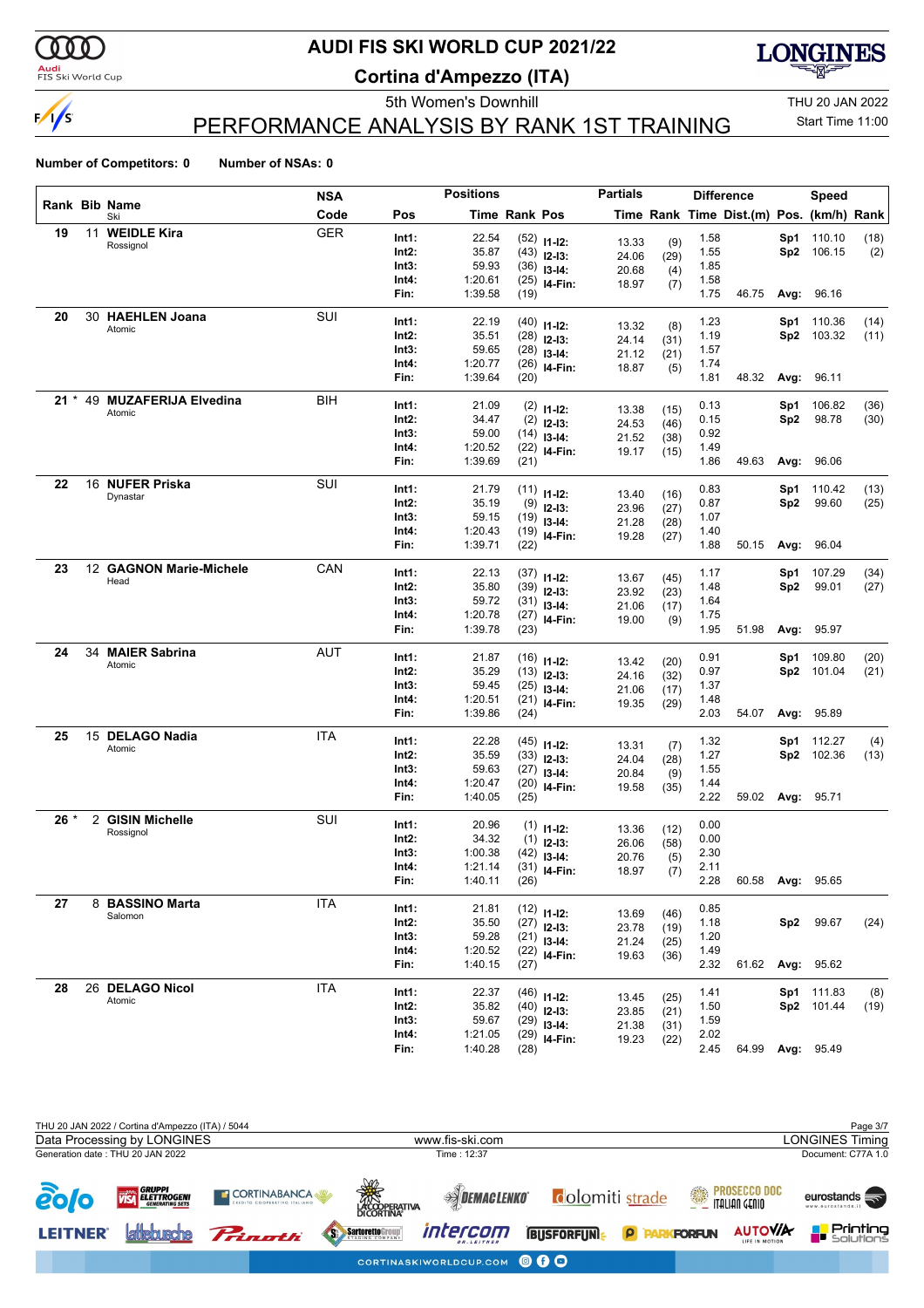

 $\frac{1}{s}$ 

Audi<br>FIS Ski World Cup

### **AUDI FIS SKI WORLD CUP 2021/22**

**Cortina d'Ampezzo (ITA)**



PERFORMANCE ANALYSIS BY RANK 1ST TRAINING

5th Women's Downhill THU 20 JAN 2022 Start Time 11:00

|       |     | Rank Bib Name                     | <b>NSA</b> |                                             | <b>Positions</b>                              |                      |                                                                              | <b>Partials</b>                  |                              |                                      | <b>Difference</b>                        |                        | Speed                                                       |              |
|-------|-----|-----------------------------------|------------|---------------------------------------------|-----------------------------------------------|----------------------|------------------------------------------------------------------------------|----------------------------------|------------------------------|--------------------------------------|------------------------------------------|------------------------|-------------------------------------------------------------|--------------|
|       |     | Ski                               | Code       | Pos                                         |                                               | <b>Time Rank Pos</b> |                                                                              |                                  |                              |                                      | Time Rank Time Dist.(m) Pos. (km/h) Rank |                        |                                                             |              |
| $29*$ | -48 | <b>MELESI Roberta</b><br>Dynastar | ITA        | Int1:<br>$Int2$ :<br>Int3:<br>Int4:<br>Fin: | 21.53<br>34.89<br>59.39<br>1:20.54<br>1:40.42 | (29)                 | $(3)$ 11-12:<br>$(4)$ 12-13:<br>$(23)$ 13-14:<br>$(24)$ <sub>14-Fin:</sub>   | 13.36<br>24.50<br>21.15<br>19.88 | (12)<br>(45)<br>(23)<br>(45) | 0.57<br>0.57<br>1.31<br>1.51<br>2.59 | 68.61                                    | Sp1<br>Sp <sub>2</sub> | 107.67<br>102.08<br>Avg: 95.36                              | (32)<br>(16) |
| 30    | 31  | <b>HOERNBLAD Lisa</b><br>Fischer  | <b>SWE</b> | Int1:<br>Int2:<br>Int3:<br>Int4:<br>Fin:    | 22.02<br>35.43<br>59.72<br>1:21.18<br>1.1013  | (30)                 | $(27)$ 11-12:<br>$(21)$ 12-13:<br>$(31)$ 13-14:<br>$(33)$ <sub>14-Fin:</sub> | 13.41<br>24.29<br>21.46<br>19.25 | (18)<br>(36)<br>(36)<br>(26) | 1.06<br>1.11<br>1.64<br>2.15<br>2.60 | 68.86                                    | Sp1<br>Sp2             | 108.70<br>99.82<br>$A$ <sub>V<math>a</math></sub> , $05.35$ | (27)<br>(22) |

|                    |                                       |            | Fin:          | 1:40.42            | (29)         |                |       |              | 2.59         | 68.61 | Avg:            | 95.36  |      |
|--------------------|---------------------------------------|------------|---------------|--------------------|--------------|----------------|-------|--------------|--------------|-------|-----------------|--------|------|
| 31<br>30           | <b>HOERNBLAD Lisa</b>                 | <b>SWE</b> | Int1:         | 22.02              |              |                |       |              | 1.06         |       | Sp1             | 108.70 | (27) |
|                    | Fischer                               |            | Int2:         | 35.43              |              | $(27)$ 11-12:  | 13.41 | (18)         | 1.11         |       |                 | 99.82  |      |
|                    |                                       |            | Int3:         | 59.72              |              | $(21)$ 12-13:  | 24.29 | (36)         | 1.64         |       | Sp2             |        | (22) |
|                    |                                       |            | Int4:         | 1:21.18            |              | $(31)$ 13-14:  | 21.46 | (36)         | 2.15         |       |                 |        |      |
|                    |                                       |            | Fin:          | 1:40.43            |              | $(33)$ 14-Fin: | 19.25 | (26)         | 2.60         | 68.86 |                 | 95.35  |      |
|                    |                                       |            |               |                    | (30)         |                |       |              |              |       | Avg:            |        |      |
| 21<br>$\ast$<br>31 | <b>FEST Nadine</b>                    | <b>AUT</b> | Int1:         | 21.91              |              | $(19)$ 11-12:  | 13.41 | (18)         | 0.95         |       | Sp1             | 109.70 | (21) |
|                    | Rossignol                             |            | Int2:         | 35.32              | (15)         | $12 - 13:$     | 23.63 |              | 1.00         |       | Sp <sub>2</sub> | 96.75  | (36) |
|                    |                                       |            | Int3:         | 58.95              | (13)         | $13 - 14$ :    | 22.35 | (14)<br>(52) | 0.87         |       |                 |        |      |
|                    |                                       |            | Int4:         | 1:21.30            | (35)         | 14-Fin:        | 19.14 | (14)         | 2.27         |       |                 |        |      |
|                    |                                       |            | Fin:          | 1:40.44            | (31)         |                |       |              | 2.61         | 69.12 | Avg:            | 95.34  |      |
| $32$ $*$<br>47     | <b>SMALL Greta</b>                    | <b>AUS</b> |               |                    |              |                |       |              |              |       |                 |        |      |
|                    | Atomic                                |            | Int1:         | 21.89              | (18)         | $11 - 12$ :    | 13.51 | (29)         | 0.93         |       | Sp1             | 110.34 | (16) |
|                    |                                       |            | Int2:         | 35.40              | (19)         | $12 - 13$ :    | 24.44 | (43)         | 1.08         |       | Sp2             | 98.81  | (29) |
|                    |                                       |            | Int3:         | 59.84              | (34)         | $13-14:$       | 21.22 | (24)         | 1.76         |       |                 |        |      |
|                    |                                       |            | Int4:         | 1:21.06            | (30)         | 14-Fin:        | 19.46 | (33)         | 2.03         |       |                 |        |      |
|                    |                                       |            | Fin:          | 1:40.52            | (32)         |                |       |              | 2.69         | 71.18 | Avg:            | 95.26  |      |
| 33                 | 36 GAUTHIER Tiffany                   | <b>FRA</b> | Int1:         | 22.37              |              | $(46)$ 11-12:  |       |              | 1.41         |       | Sp1             | 108.49 | (28) |
|                    | Rossignol                             |            | Int2:         | 35.96              | (46)         | $12-13:$       | 13.59 | (36)         | 1.64         |       | Sp2             | 101.67 | (18) |
|                    |                                       |            | Int3:         | 59.86              | (35)         | $13 - 14$ :    | 23.90 | (22)         | 1.78         |       |                 |        |      |
|                    |                                       |            | Int4:         | 1:21.17            | (32)         |                | 21.31 | (29)         | 2.14         |       |                 |        |      |
|                    |                                       |            | Fin:          | 1:40.69            | (33)         | I4-Fin:        | 19.52 | (34)         | 2.86         | 75.55 | Avg:            | 95.10  |      |
| 34                 | <b>42 FERK SAIONI Marusa</b>          | <b>SLO</b> |               |                    |              |                |       |              |              |       |                 |        |      |
|                    | Salomon                               |            | Int1:         | 22.81              |              | $(54)$ 11-12:  | 13.42 | (20)         | 1.85         |       | Sp1             | 109.10 | (24) |
|                    |                                       |            | Int2:         | 36.23              | (52)         | $12 - 13:$     | 24.20 | (33)         | 1.91         |       | Sp <sub>2</sub> | 99.79  | (23) |
|                    |                                       |            | Int3:         | 1:00.43            | (43)         | $13 - 14$ :    | 21.24 | (25)         | 2.35         |       |                 |        |      |
|                    |                                       |            | Int4:         | 1:21.67            | (40)         | I4-Fin:        | 19.19 | (17)         | 2.64         |       |                 |        |      |
|                    |                                       |            | Fin:          | 1:40.86            | (34)         |                |       |              | 3.03         | 79.91 | Avg:            | 94.94  |      |
| 35<br>22           | <b>VENIER Stephanie</b>               | <b>AUT</b> | Int1:         | 22.25              |              | $(42)$ 11-12:  |       |              | 1.29         |       | Sp1             | 109.23 | (23) |
|                    | Head                                  |            | Int2:         | 35.84              |              | $(41)$ 12-13:  | 13.59 | (36)         | 1.52         |       | Sp2             | 97.99  | (32) |
|                    |                                       |            | Int3:         | 59.77              | (33)         |                | 23.93 | (24)         | 1.69         |       |                 |        |      |
|                    |                                       |            | Int4:         | 1:21.24            |              | $13 - 14$ :    | 21.47 | (37)         | 2.21         |       |                 |        |      |
|                    |                                       |            | Fin:          | 1:40.90            | (35)         | $(34)$ 14-Fin: | 19.66 | (37)         | 3.07         | 80.93 | Avg:            | 94.91  |      |
|                    |                                       |            |               |                    |              |                |       |              |              |       |                 |        |      |
| $36 * 46$          | <b>CERUTTI Camille</b><br>Atomic      | <b>FRA</b> | Int1:         | 21.87              |              | $(16)$ 11-12:  | 13.64 | (42)         | 0.91         |       | Sp1             | 107.06 | (35) |
|                    |                                       |            | Int2:         | 35.51              | (28)         | $12 - 13:$     | 23.84 | (20)         | 1.19         |       |                 |        |      |
|                    |                                       |            | Int3:         | 59.35              | (22)         | $13 - 14$ :    | 21.62 | (40)         | 1.27         |       |                 |        |      |
|                    |                                       |            | Int4:         | 1:20.97            | (28)         | I4-Fin:        | 20.05 | (48)         | 1.94         |       |                 |        |      |
|                    |                                       |            | Fin:          | 1:41.02            | (36)         |                |       |              | 3.19         | 84.00 | Avg:            | 94.79  |      |
| 37<br>29           | <b>MARSAGLIA Francesca</b>            | <b>ITA</b> | Int1:         | 22.10              |              |                |       |              | 1.14         |       | Sp1             | 109.59 |      |
|                    | Salomon                               |            | Int2:         | 36.03              | (33)         | $11 - 12$ :    | 13.93 | (55)         | 1.71         |       |                 | 103.95 | (22) |
|                    |                                       |            |               |                    | (48)         | $12 - 13:$     | 24.29 | (36)         |              |       | Sp2             |        | (9)  |
|                    |                                       |            | Int3:         | 1:00.32            | (40)         | $13-14:$       | 21.07 | (19)         | 2.24<br>2.36 |       |                 |        |      |
|                    |                                       |            | Int4:<br>Fin: | 1:21.39<br>1:41.20 | (36)<br>(37) | I4-Fin:        | 19.81 | (40)         | 3.37         | 88.58 | Avg:            | 94.62  |      |
|                    |                                       |            |               |                    |              |                |       |              |              |       |                 |        |      |
| 38                 | 52 FLECKENSTEIN Stefanie<br>Rossignol | CAN        | Int1:         | 22.01              | (25)         | $11 - 12$ :    | 13.55 | (31)         | 1.05         |       | Sp1             | 107.76 | (31) |
|                    |                                       |            | Int2:         | 35.56              | (31)         | $12 - 13:$     | 24.89 | (53)         | 1.24         |       | Sp2             | 105.17 | (5)  |
|                    |                                       |            | Int3:         | 1:00.45            | (44)         | $13 - 14$ :    | 21.05 | (16)         | 2.37         |       |                 |        |      |
|                    |                                       |            | Int4:         | 1:21.50            | (39)         | I4-Fin:        | 19.73 | (38)         | 2.47         |       |                 |        |      |
|                    |                                       |            | Fin:          | 1:41.23            | (38)         |                |       |              | 3.40         | 89.34 | Avg:            | 94.60  |      |
|                    |                                       |            |               |                    |              |                |       |              |              |       |                 |        |      |

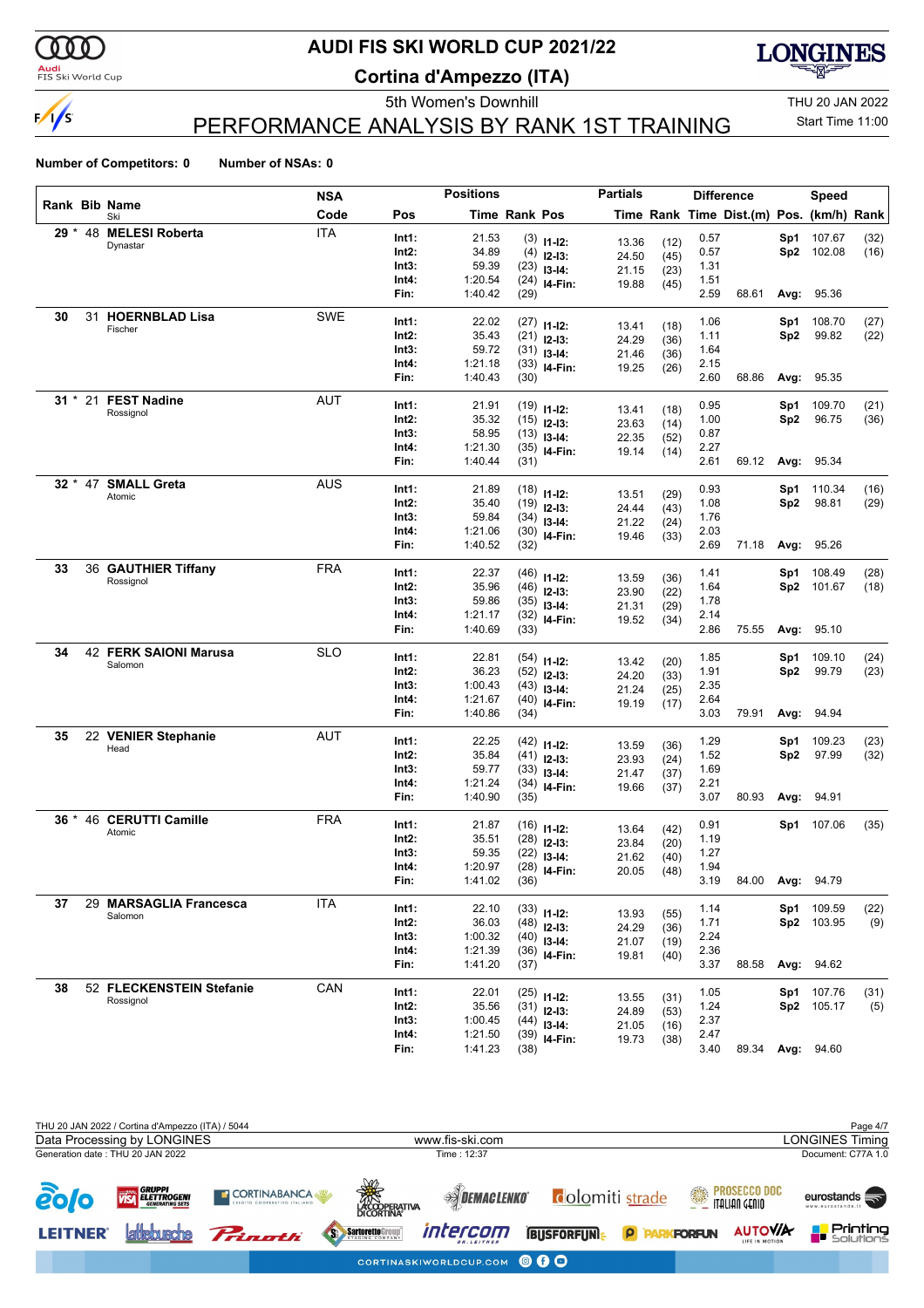

**Audi**<br>FIS Ski World Cup

### **AUDI FIS SKI WORLD CUP 2021/22**

**Cortina d'Ampezzo (ITA)**



5th Women's Downhill **THU 20 JAN 2022** Start Time 11:00

# PERFORMANCE ANALYSIS BY RANK 1ST TRAINING

#### **Number of Competitors: 0 Number of NSAs: 0**

**48** 50 **CAILL Ania Monica** ROU

Salomon

|    |    | Rank Bib Name               | <b>NSA</b> |          | <b>Positions</b> |               |                                | <b>Partials</b> |              |      | <b>Difference</b>                        |                 | Speed      |      |
|----|----|-----------------------------|------------|----------|------------------|---------------|--------------------------------|-----------------|--------------|------|------------------------------------------|-----------------|------------|------|
|    |    | Ski                         | Code       | Pos      |                  | Time Rank Pos |                                |                 |              |      | Time Rank Time Dist.(m) Pos. (km/h) Rank |                 |            |      |
| 39 |    | 33 CASHMAN Keely            | <b>USA</b> | Int1:    | 21.74            |               | $(9)$ 11-12:                   |                 |              | 0.78 |                                          | Sp1             | 108.06     | (30) |
|    |    | Rossignol                   |            | $Int2$ : | 35.47            |               | $(25)$ 12-13:                  | 13.73           | (47)         | 1.15 |                                          | Sp2             | 96.73      | (37) |
|    |    |                             |            | Int3:    | 1:00.12          |               | $(39)$ 13-14:                  | 24.65           | (48)         | 2.04 |                                          |                 |            |      |
|    |    |                             |            | Int4:    | 1:21.44          |               | $(38)$ 14-Fin:                 | 21.32<br>19.85  | (30)<br>(43) | 2.41 |                                          |                 |            |      |
|    |    |                             |            | Fin:     | 1:41.29          | (39)          |                                |                 |              | 3.46 | 90.86                                    | Avg:            | 94.54      |      |
| 40 |    | 38 NUSSBAUMER Vanessa       | AUT        | Int1:    | 22.27            |               |                                |                 |              | 1.31 |                                          | Sp1             | 105.24     | (41) |
|    |    | Head                        |            | Int2:    | 35.92            |               | $(43)$ 11-12:<br>$(45)$ 12-13: | 13.65           | (44)         | 1.60 |                                          | Sp2             | 98.42      | (31) |
|    |    |                             |            | Int3:    | 1:00.37          |               | $(41)$ 13-14:                  | 24.45           | (44)         | 2.29 |                                          |                 |            |      |
|    |    |                             |            | Int4:    | 1:22.02          |               | $(44)$ 14-Fin:                 | 21.65<br>19.35  | (43)         | 2.99 |                                          |                 |            |      |
|    |    |                             |            | Fin:     | 1:41.37          | (40)          |                                |                 | (29)         | 3.54 | 92.89                                    | Avg:            | 94.47      |      |
|    |    | 41 * 35 AGER Christina      | <b>AUT</b> | Int1:    | 22.92            |               | $(56)$ 11-12:                  |                 |              | 1.96 |                                          | Sp1             | 105.85     | (40) |
|    |    | Atomic                      |            | Int2:    | 36.73            |               | $(56)$ 12-13:                  | 13.81           | (49)         | 2.41 |                                          | Sp2             | 97.55      | (33) |
|    |    |                             |            | Int3:    | 1:00.84          |               | $(52)$ 13-14:                  | 24.11           | (30)         | 2.76 |                                          |                 |            |      |
|    |    |                             |            | Int4:    | 1:22.27          |               | $(47)$ 14-Fin:                 | 21.43           | (33)         | 3.24 |                                          |                 |            |      |
|    |    |                             |            | Fin:     | 1:41.50          | (41)          |                                | 19.23           | (22)         | 3.67 | 96.18                                    | Avg:            | 94.34      |      |
| 42 |    | 28 SUTER Jasmina            | <b>SUI</b> | Int1:    | 22.22            |               | $(41)$ 11-12:                  |                 |              | 1.26 |                                          | Sp1             | 108.29     | (29) |
|    |    | Stoeckli                    |            | $Int2$ : | 36.03            |               | $(48)$ 12-13:                  | 13.81           | (49)         | 1.71 |                                          | Sp <sub>2</sub> | 98.99      | (28) |
|    |    |                             |            | Int3:    | 1:00.61          |               | $(47)$ 13-14:                  | 24.58           | (47)         | 2.53 |                                          |                 |            |      |
|    |    |                             |            | Int4:    | 1:22.25          |               | $(46)$ 14-Fin:                 | 21.64           | (41)         | 3.22 |                                          |                 |            |      |
|    |    |                             |            | Fin:     | 1:41.56          | (42)          |                                | 19.31           | (28)         | 3.73 | 97.69                                    | Avg:            | 94.29      |      |
|    |    | 43 * 53 ERRARD Anouck       | <b>FRA</b> | Int1:    | 21.64            |               | $(5)$ 11-12:                   |                 |              | 0.68 |                                          | Sp1             | 110.20     | (17) |
|    |    |                             |            | Int2:    | 35.19            |               | $(9)$ 12-13:                   | 13.55<br>24.20  | (31)         | 0.87 |                                          | Sp2             | 96.92      | (35) |
|    |    |                             |            | Int3:    | 59.39            |               | $(23)$ 13-14:                  | 22.01           | (33)<br>(46) | 1.31 |                                          |                 |            |      |
|    |    |                             |            | Int4:    | 1:21.40          |               | $(37)$ 14-Fin:                 | 20.33           | (56)         | 2.37 |                                          |                 |            |      |
|    |    |                             |            | Fin:     | 1:41.73          | (43)          |                                |                 |              |      | 3.90 101.98                              |                 | Avg: 94.13 |      |
| 44 | 41 | <b>ROBINSON Alice</b>       | <b>NZL</b> | Int1:    | 22.10            |               | $(33)$ 11-12:                  |                 |              | 1.14 |                                          | Sp1             | 111.81     | (9)  |
|    |    | Voelkl                      |            | Int2:    | 35.66            |               | $(35)$ 12-13:                  | 13.56<br>24.34  | (34)<br>(38) | 1.34 |                                          |                 | Sp2 102.17 | (14) |
|    |    |                             |            | Int3:    | 1:00.00          |               | $(37)$ 13-14:                  | 21.75           | (44)         | 1.92 |                                          |                 |            |      |
|    |    |                             |            | Int4:    | 1:21.75          |               | $(42)$ 14-Fin:                 | 20.09           | (49)         | 2.72 |                                          |                 |            |      |
|    |    |                             |            | Fin:     | 1:41.84          | (44)          |                                |                 |              |      | 4.01 104.74                              | Avg:            | 94.03      |      |
| 45 |    | 51 WILKINSON Alix           | <b>USA</b> | Int1:    | 21.82            |               | $(13)$ 11-12:                  |                 |              | 0.86 |                                          | Sp1             | 104.99     | (43) |
|    |    |                             |            | Int2:    | 35.43            |               | $(21)$ 12-13:                  | 13.61<br>24.26  | (39)         | 1.11 |                                          | Sp2             | 89.76      | (46) |
|    |    |                             |            | Int3:    | 59.69            |               | $(30)$ 13-14:                  | 22.12           | (35)<br>(48) | 1.61 |                                          |                 |            |      |
|    |    |                             |            | Int4:    | 1:21.81          |               | $(43)$ 14-Fin:                 | 20.09           | (49)         | 2.78 |                                          |                 |            |      |
|    |    |                             |            | Fin:     | 1:41.90          | (45)          |                                |                 |              |      | 4.07 106.24                              | Avg:            | 93.97      |      |
| 46 |    | 43 PASLIER Esther           | <b>FRA</b> | Int1:    | 22.49            |               | $(50)$ 11-12:                  | 13.64           | (42)         | 1.53 |                                          |                 | Sp1 110.77 | (11) |
|    |    | Head                        |            | $Int2$ : | 36.13            |               | $(51)$ 12-13:                  | 24.37           | (40)         | 1.81 |                                          |                 |            |      |
|    |    |                             |            | Int3:    | 1:00.50          |               | $(46)$ 13-14:                  | 21.58           | (39)         | 2.42 |                                          |                 |            |      |
|    |    |                             |            | Int4:    | 1:22.08          |               | $(45)$ 14-Fin:                 | 19.96           | (46)         | 3.05 |                                          |                 |            |      |
|    |    |                             |            | Fin:     | 1:42.04          | (46)          |                                |                 |              |      | 4.21 109.75                              | Avg:            | 93.85      |      |
|    |    | 46 * 23 REISINGER Elisabeth | <b>AUT</b> | Int1:    | 21.78            |               | $(10)$ 11-12:                  | 13.92           | (54)         | 0.82 |                                          | Sp1             | 108.79     | (26) |
|    |    | Head                        |            | Int2:    | 35.70            |               | $(37)$ 12-13:                  | 24.38           | (41)         | 1.38 |                                          | Sp2             | 92.17      | (44) |
|    |    |                             |            | Int3:    | 1:00.08          |               | $(38)$ 13-14:                  | 21.64           | (41)         | 2.00 |                                          |                 |            |      |
|    |    |                             |            | Int4:    | 1:21.72          |               | $(41)$ 14-Fin:                 | 20.32           | (55)         | 2.69 |                                          |                 |            |      |
|    |    |                             |            | Fin:     | 1:42.04          | (46)          |                                |                 |              |      | 4.21 109.75 <b>Avg:</b>                  |                 | 93.85      |      |



**Int1:** 22.27 (43) **I1-I2:** 13.60 (38) <sup>1.31</sup> **Sp1** 106.23 (38) <br> **Int2:** 35.87 (43) **I2-I3:** 24.78 (51) <sup>1.55</sup> **Sp2** 94.44 (39)

**Int2:** 35.87 (43) **I2-I3:** 24.78 (51) 1.55<br>**Int3:** 1:00.65 (49) **I3.14:** 22.01 (46) 2.57 **Int3:** 1:00.65 (49) **I3-14:** 22.01 (46) 2.57<br>**Int4:** 1:22.66 (49) **I<sub>1</sub>-12:** 22.01 (47) 3.63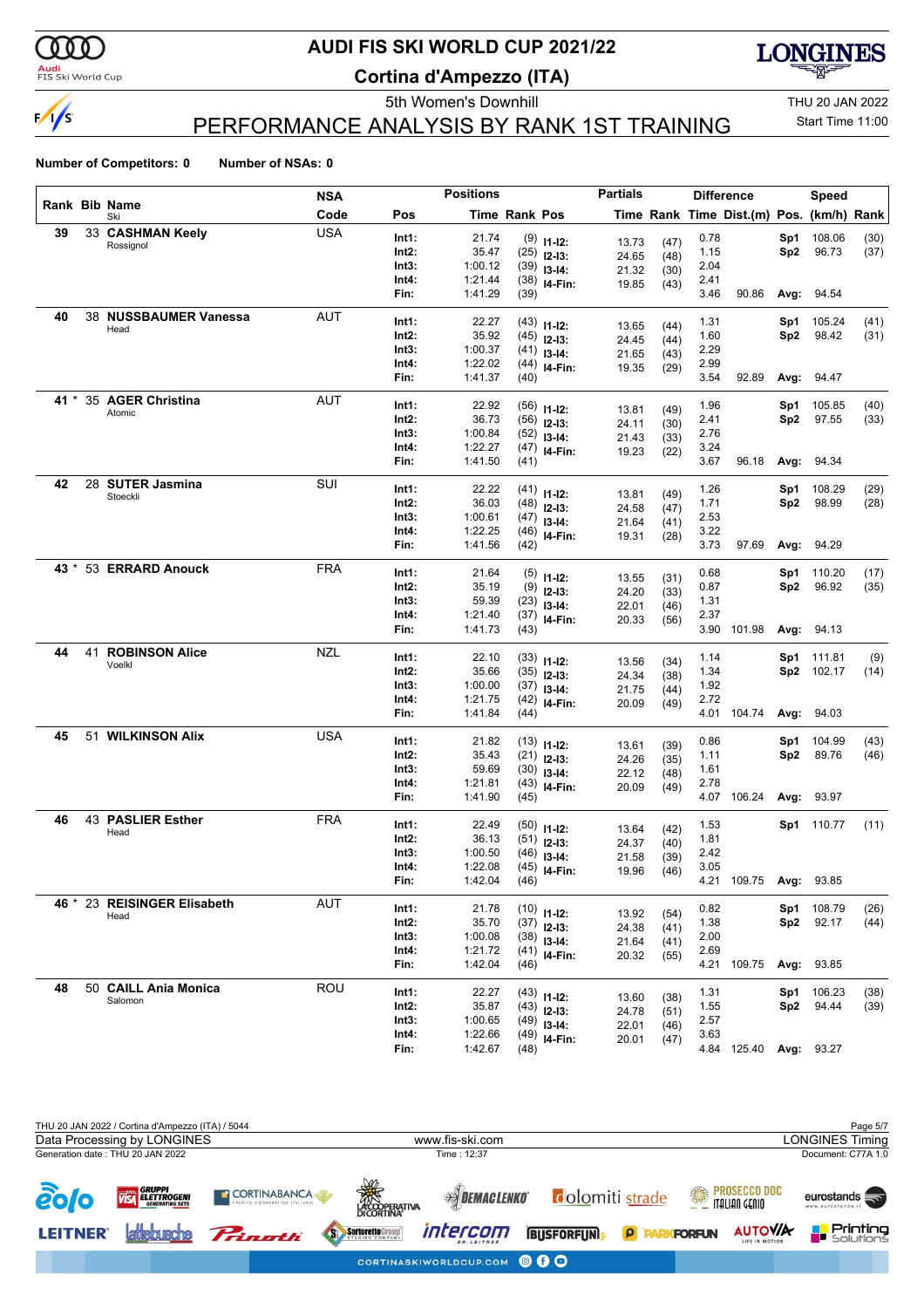

<mark>Audi</mark><br>FIS Ski World Cup

### **AUDI FIS SKI WORLD CUP 2021/22**

**Cortina d'Ampezzo (ITA)**



5th Women's Downhill **THU 20 JAN 2022** Start Time 11:00

# PERFORMANCE ANALYSIS BY RANK 1ST TRAINING

|    |           |                                    | <b>NSA</b> |       | <b>Positions</b> |                      |                | <b>Partials</b> |              |      | <b>Difference</b>                        |                 | Speed      |      |
|----|-----------|------------------------------------|------------|-------|------------------|----------------------|----------------|-----------------|--------------|------|------------------------------------------|-----------------|------------|------|
|    |           | Rank Bib Name<br>Ski               | Code       | Pos   |                  | <b>Time Rank Pos</b> |                |                 |              |      | Time Rank Time Dist.(m) Pos. (km/h) Rank |                 |            |      |
| 49 | 40        | <b>PLESHKOVA Julia</b>             | <b>RUS</b> | Int1: | 22.60            |                      | $(53)$ 11-12:  | 13.40           | (16)         | 1.64 |                                          | Sp1             | 112.01     | (5)  |
|    |           | Head                               |            | Int2: | 36.00            |                      | $(47)$ 12-13:  | 24.75           | (50)         | 1.68 |                                          | Sp <sub>2</sub> | 94.30      | (40) |
|    |           |                                    |            | Int3: | 1:00.75          |                      | $(51)$ 13-14:  | 22.15           | (49)         | 2.67 |                                          |                 |            |      |
|    |           |                                    |            | Int4: | 1:22.90          |                      | $(50)$ 14-Fin: | 19.87           | (44)         | 3.87 |                                          |                 |            |      |
|    |           |                                    |            | Fin:  | 1:42.77          | (49)                 |                |                 |              |      | 4.94 127.86                              | Avg:            | 93.18      |      |
| 50 | 57        | <b>PICHLER Karoline</b>            | ITA        | Int1: | 22.86            |                      | $(55)$ 11-12:  | 13.80           | (48)         | 1.90 |                                          | Sp1             | 106.68     | (37) |
|    |           | Head                               |            | Int2: | 36.66            |                      | $(55)$ 12-13:  | 23.95           | (26)         | 2.34 |                                          | Sp <sub>2</sub> | 97.06      | (34) |
|    |           |                                    |            | Int3: | 1:00.61          |                      | $(47)$ 13-14:  | 22.64           | (57)         | 2.53 |                                          |                 |            |      |
|    |           |                                    |            | Int4: | 1:23.25          |                      | $(52)$ 14-Fin: | 19.81           | (40)         | 4.22 |                                          |                 |            |      |
|    |           |                                    |            | Fin:  | 1:43.06          | (50)                 |                |                 |              |      | 5.23 134.99                              |                 | Avg: 92.92 |      |
| 51 |           | 45 JENAL Stephanie                 | SUI        | Int1: | 22.07            |                      | $(31)$ 11-12:  | 13.61           | (39)         | 1.11 |                                          |                 | Sp1 103.29 | (48) |
|    |           | Atomic                             |            | Int2: | 35.68            |                      | $(36)$ 12-13:  | 25.34           | (57)         | 1.36 |                                          |                 |            |      |
|    |           |                                    |            | Int3: | 1:01.02          |                      | $(55)$ 13-14:  | 22.29           | (51)         | 2.94 |                                          |                 |            |      |
|    |           |                                    |            | Int4: | 1:23.31          |                      | $(53)$ 14-Fin: | 19.80           | (39)         | 4.28 |                                          |                 |            |      |
|    |           |                                    |            | Fin:  | 1:43.11          | (51)                 |                |                 |              | 5.28 | 136.21                                   |                 | Avg: 92.87 |      |
|    | $52 * 44$ | <b>HIRTL-STANGGASSINGER Katrin</b> | GER        | Int1: | 22.39            |                      | $(48)$ 11-12:  | 13.85           | (51)         | 1.43 |                                          |                 | Sp1 104.99 | (43) |
|    |           | Head                               |            | Int2: | 36.24            |                      | $(53)$ 12-13:  | 24.43           | (42)         | 1.92 |                                          |                 |            |      |
|    |           |                                    |            | Int3: | 1:00.67          |                      | $(50)$ 13-14:  | 21.96           | (45)         | 2.59 |                                          |                 |            |      |
|    |           |                                    |            | Int4: | 1:22.63          |                      | $(48)$ 14-Fin: | 20.60           | (57)         | 3.60 |                                          |                 |            |      |
|    |           |                                    |            | Fin:  | 1:43.23          | (52)                 |                |                 |              |      | 5.40 139.15                              |                 | Avg: 92.76 |      |
| 53 |           | 39 DURRER Delia                    | SUI        | Int1: | 22.45            |                      | $(49)$ 11-12:  | 13.61           | (39)         | 1.49 |                                          | Sp1             | 105.12     | (42) |
|    |           | Head                               |            | Int2: | 36.06            |                      | $(50)$ 12-13:  | 24.83           | (52)         | 1.74 |                                          | Sp <sub>2</sub> | 93.51      | (41) |
|    |           |                                    |            | Int3: | 1:00.89          |                      | $(53)$ 13-14:  | 22.55           | (54)         | 2.81 |                                          |                 |            |      |
|    |           |                                    |            | Int4: | 1:23.44          |                      | $(54)$ 14-Fin: | 19.84           | (42)         | 4.41 |                                          |                 |            |      |
|    |           |                                    |            | Fin:  | 1:43.28          | (53)                 |                |                 |              |      | 5.45 140.37                              | Avg:            | 92.72      |      |
|    |           | 54 * 55 SIMADER Sabrina            | KEN        | Int1: | 21.59            |                      | $(4)$ 11-12:   | 13.85           |              | 0.63 |                                          | Sp1             | 105.90     | (39) |
|    |           | Head                               |            | Int2: | 35.44            |                      | $(23)$ 12-13:  | 25.01           | (51)<br>(55) | 1.12 |                                          | Sp <sub>2</sub> | 93.40      | (42) |
|    |           |                                    |            | Int3: | 1:00.45          |                      | $(44)$ 13-14:  | 22.56           | (55)         | 2.37 |                                          |                 |            |      |
|    |           |                                    |            | Int4: | 1:23.01          |                      | $(51)$ 14-Fin: | 20.28           | (54)         | 3.98 |                                          |                 |            |      |
|    |           |                                    |            | Fin:  | 1:43.29          | (54)                 |                |                 |              |      | 5.46 140.61                              |                 | Avg: 92.71 |      |
| 55 |           | 54 REMME Roni                      | CAN        | Int1: | 22.98            |                      | $(57)$ 11-12:  | 13.86           | (53)         | 2.02 |                                          | Sp1             | 104.87     | (45) |
|    |           | Head                               |            | Int2: | 36.84            |                      | $(57)$ 12-13:  | 24.34           | (38)         | 2.52 |                                          | Sp2             | 93.21      | (43) |
|    |           |                                    |            | Int3: | 1:01.18          |                      | $(56)$ 13-14:  | 22.28           | (50)         | 3.10 |                                          |                 |            |      |
|    |           |                                    |            | Int4: | 1:23.46          |                      | $(56)$ 14-Fin: | 20.11           | (51)         | 4.43 |                                          |                 |            |      |
|    |           |                                    |            | Fin:  | 1:43.57          | (55)                 |                |                 |              |      | 5.74 147.42                              | Avg:            | 92.46      |      |
|    |           | 56 * 59 MANGAN Tricia              | USA        | Int1: | 21.68            |                      | $(6)$ 11-12:   | 14.18           |              | 0.72 |                                          | Sp1             | 101.00     | (50) |
|    |           | Rossianol                          |            | Int2: | 35.86            |                      | $(42)$ 12-13:  | 25.06           | (57)<br>(56) | 1.54 |                                          | Sp <sub>2</sub> | 91.93      | (45) |
|    |           |                                    |            | Int3: | 1:00.92          |                      | $(54)$ 13-14:  | 22.53           | (53)         | 2.84 |                                          |                 |            |      |
|    |           |                                    |            | Int4: | 1:23.45          |                      | $(55)$ 14-Fin: | 20.26           | (52)         | 4.42 |                                          |                 |            |      |
|    |           |                                    |            | Fin:  | 1:43.71          | (56)                 |                |                 |              |      | 5.88 150.81                              |                 | Avg: 92.33 |      |
| 57 | 27        | <b>KOLLY Noemie</b>                | SUI        | Int1: | 22.52            |                      | $(51)$ 11-12:  |                 |              | 1.56 |                                          | Sp1             | 104.61     | (46) |
|    |           | Stoeckli                           |            | Int2: | 36.49            |                      | $(54)$ 12-13:  | 13.97<br>24.71  | (56)<br>(49) | 2.17 |                                          |                 | Sp2 94.83  | (38) |
|    |           |                                    |            | Int3: | 1:01.20          |                      | $(57)$ 13-14:  | 22.63           | (56)         | 3.12 |                                          |                 |            |      |
|    |           |                                    |            | Int4: | 1:23.83          |                      | $(57)$ 14-Fin: | 20.26           | (52)         | 4.80 |                                          |                 |            |      |
|    |           |                                    |            | Fin:  | 1:44.09          | (57)                 |                |                 |              |      | 6.26 159.97                              | Avg:            | 92.00      |      |
|    |           | 58 * 58 LEBEL Maureen              | <b>USA</b> | Int1: | 23.28            |                      | $(58)$ 11-12:  |                 |              | 2.32 |                                          | Sp1             | 103.98     | (47) |
|    |           | Voelkl                             |            | Int2: | 37.48            |                      | $(58)$ 12-13:  | 14.20<br>25.00  | (58)<br>(54) | 3.16 |                                          | Sp2             | 86.57      | (47) |
|    |           |                                    |            | Int3: | 1:02.48          |                      | $(58)$ 13-14:  | 22.67           | (58)         | 4.40 |                                          |                 |            |      |
|    |           |                                    |            | Int4: | 1:25.15          |                      | $(58)$ 14-Fin: | 21.00           | (58)         | 6.12 |                                          |                 |            |      |
|    |           |                                    |            | Fin:  | 1:46.15          | (58)                 |                |                 |              |      | 8.32 208.49                              |                 | Avg: 90.21 |      |